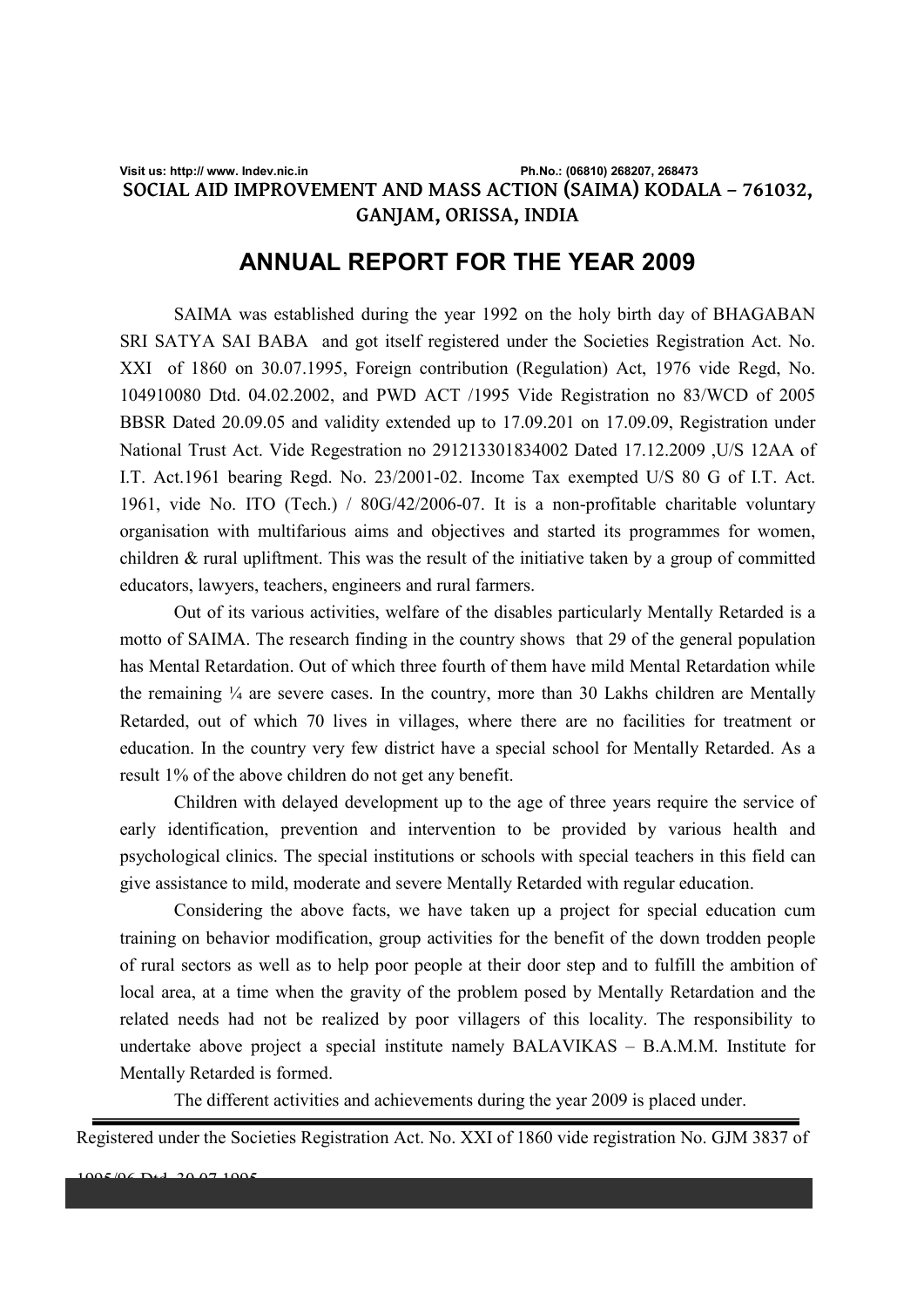# **At first we express our deep sense of condolence for sudden damage of Late Muna Barik , Peon Spl.B.Ed College , Laxman Muduli, Tulu Bhuyan who were the students of Balvikash. Late their soul rest in peace.**

#### **S.H.G. GROUP:**

Three Self Help Groups are formed from among the parents of the Mentally Retarded Children admitted to the *"Bal Vikas"* with a monthly contribution of Rs. 50/- from the each member and they sit once in every month. Activities are in under way to get loans from the National Handicapped Financial Corporation, Faridabad under Micro Financing Scheme.All three S.H.G. Groups generating about Rs.70.000/-(Ruppes) as self financing with a nominal interest of 6% per annum.

### **SURVEY AND RESEARCH WORK:**

Out of Seven Research projects, four projects are completed and the project report submitted by the researchers to the organisation. Among three ongoing projects one would be very shortly release. Following Research projects are purchased by NIPCCED,NEW Delhi, by their documentation department. The Two Books are :-

1. Development of pre primary education in India.

2. Factors influencing effectiveness of the grass root workers working under the ICDS projects in Orissa.

### **Relesed Books:-**

1. .Astadurga Raj Vansavali- Dr. B.B. Mohapatra (History & Culture), This books is published

by Bidya puri , Cuttack. In cost of the books is Rs.350/-.

2.Oriya Katha Sahitya- Dr. S. Padhi (Oriya Literature)

(After Independence)

## **Research project under print :-**

1.Development of Pre-primary Education in Orissa-Dr. B.B.Mohapatra(Child Education) .This book is under print and the publisher is Mahamaya publication , New Delhi . **Finished Projects:**

> 1.British Trade and Tariff Policy - Dr. P.C. Padhi (History) in Orissa from 1803 to 1947. 2.Contribution of Kodala, Athagada to the history & culture of Orissa. – Sri. S.K. Dash (Culture)

## **LIST OF RESEARCH PAPERS PUBLISHED AND ARTICLES FOR SEMINARS**

| <b>Seral</b><br>$\bf No$ | Book           | <b>Edited by</b> | <b>Titleof the Article</b> | <b>Auther/Reaearcher</b> | <b>Published</b><br><b>Organised by</b> | <b>Year</b> |
|--------------------------|----------------|------------------|----------------------------|--------------------------|-----------------------------------------|-------------|
| 01                       | <b>Duality</b> | Dr.Manas         | Balvikas: An Institute     | Dr.Manas Ranian          | Mahamaya                                | 2008        |
|                          | Elementary     | Ranian           | For Mental Retarded        | Panigrahy                | Publishing                              |             |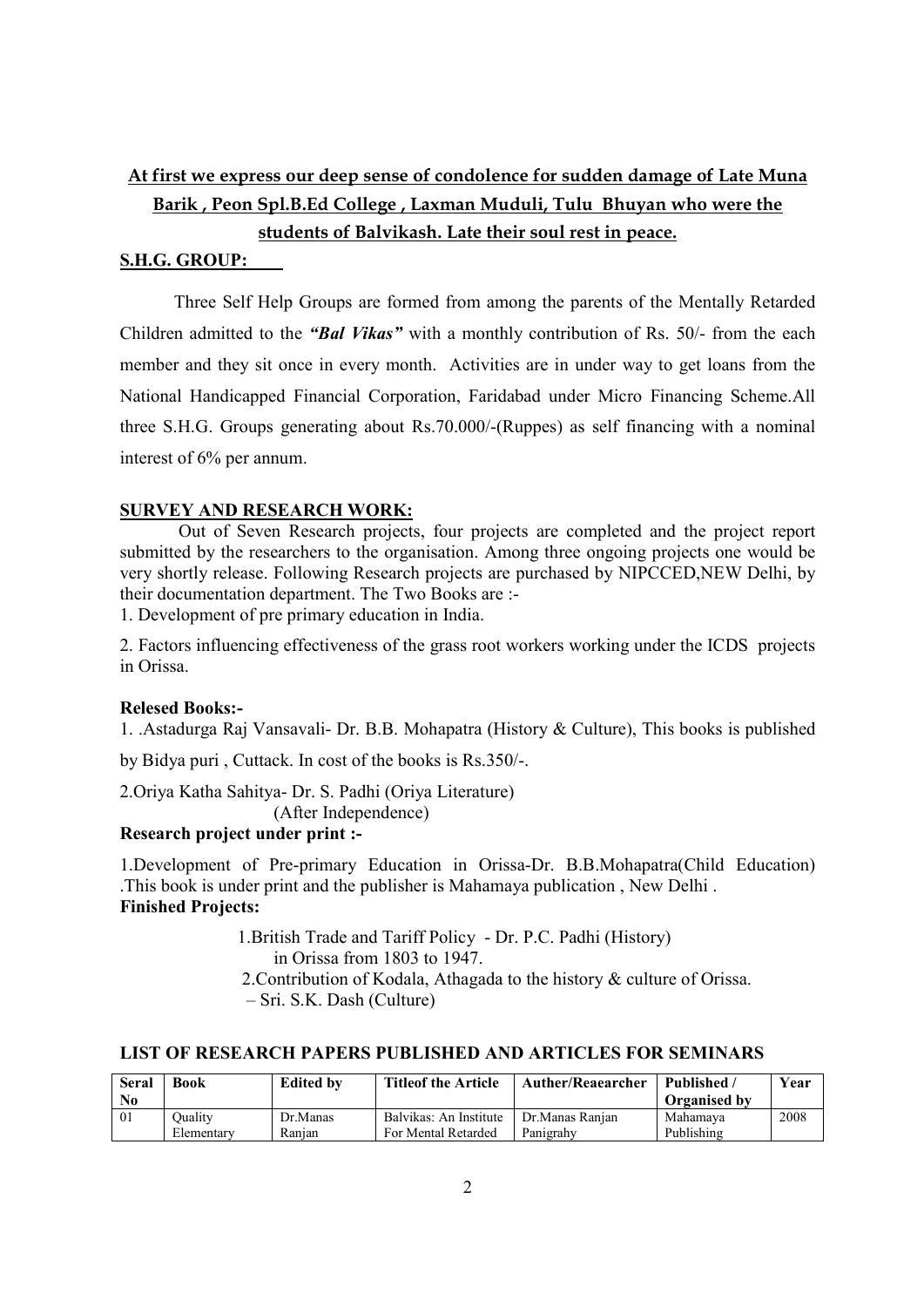|       | Education<br>Research and<br>Issues                                    | Panigrahy                                                               | Children                                                                |                                                       | House,<br>12H,Santivan<br>Marg, Opp. Trafic<br>Courtwali, Daria<br>Ganj, New Delhi.                           |      |
|-------|------------------------------------------------------------------------|-------------------------------------------------------------------------|-------------------------------------------------------------------------|-------------------------------------------------------|---------------------------------------------------------------------------------------------------------------|------|
| 02    | Dynamics of<br>Rural<br>Development                                    | Prof.<br>S.N.Tripathy                                                   | <b>Education Of Childrn</b><br>with Special Needs                       | Prof. S.N.Tripathy                                    | Discovery<br>Publishing<br>House, 4881-<br>Ansari Road,<br>Daria Ganj, New<br>Delhi.                          | 2007 |
| 03    | Quality<br>Elementary<br>Education<br>Research and<br>Issues           | Dr.Manas<br>Ranjan<br>Panigrahy                                         | Impact Of Spiritual<br><b>Education On The</b><br>Disabled Children     | Smt. Anita Nanda<br>Sri Binay Bhusan<br>Mohapatra     | Mahamaya<br>Publishing<br>House,<br>12H,Santivan<br>Marg, Opp. Trafic<br>Courtwali, Daria<br>Ganj, New Delhi. | 2008 |
| 04    | Development Of<br>Pre Primary<br><b>Education</b> in<br>India          |                                                                         | $\overline{a}$                                                          | Dr. Bibhuti Bhusan<br>Mohapatra                       | D <sub>0</sub>                                                                                                | 2009 |
|       |                                                                        |                                                                         | <b>SEMINAR PAPERS PRESENTED</b>                                         |                                                       |                                                                                                               |      |
| Sl.No | Title                                                                  | Author                                                                  | Organiser                                                               | Sponserer                                             | $\overline{V}$ enue                                                                                           | Year |
| 01    | Tackling<br>Children With<br>Special Needs                             | Smt. Anita<br>Nanda                                                     | Chetana Institute For<br>Mentally<br>Handicapped<br>Bhubaneswar, Odisha | <b>Rehabilitation Council</b><br>Of India, New Delhi. | <b>Bhubaneswar</b>                                                                                            | 2007 |
| 02    | Effects Of<br>Intervention<br>Strategies in<br>Removing<br>Dyslexia    | Sri Binay<br>Bhusan<br>Mohapatra &<br>Dr.Bibhuti<br>Bhusan<br>Mohapatra | IGNOU, New Delhi                                                        | Sarva Sikshya<br>Abhijan, New Delhi                   | Hydrabad                                                                                                      | 2006 |
| 03    | Behavioural<br>Attitude<br>Towards<br>Mentally<br>Retarded By<br>Peers | Smt. Anita<br>Nanda & Sri<br>S.S.Sahu                                   | IGNOU, New Delhi                                                        | Sarva Sikshya<br>Abhijan, New Delhi                   | Hydrabad                                                                                                      | 2006 |

**In addition to these Other articles are prepared by Dr.Bibhuti Bhusan Mohapatra, Sri Kartikeswar Behera, and other members of the organization on elementary education and presented in national seminars too.**

#### **LIST OF RESEARCH ACTIVITIES UNDER TAKEN**

| <b>Seral</b>   | Title of the study     | Name Of the      | Whether          | Vendor                    |      |
|----------------|------------------------|------------------|------------------|---------------------------|------|
| N <sub>0</sub> |                        | Researcher       | <b>Published</b> |                           | Year |
| 01             | Development Of Pre     |                  | <b>Yes</b>       | Mahamaya Publishing       | 2008 |
|                | Primary Education in   | Dr.B.B.Mohapatra | Selected by      | House, 12H, Santivan      |      |
|                | India                  |                  | NIPCCD.          | Marg, Opp. Trafic         |      |
|                |                        |                  | New Delhi, for   | Courtwali, Daria          |      |
|                |                        |                  | documentation    | Ganj, New Delhi.          |      |
| 02             | Kodala Athagada        | Dr.B.B.Mohapatra | Yes              | Vidyapuri, Balubazar,     | 2008 |
|                | Rajvansabali $-$ O $-$ |                  |                  | Cuttack                   |      |
|                | Kavi Niladri Misra:    |                  |                  |                           |      |
|                | Ek Bihangablokan       |                  |                  |                           |      |
| 03             | Factors Influencing    | Dr.B.B.Mohapatra | No               | Under process for publish | 2007 |
|                | the Effectiveness of   |                  |                  |                           |      |
|                | the workers working    |                  |                  |                           |      |
|                | under ICDS project     |                  |                  |                           |      |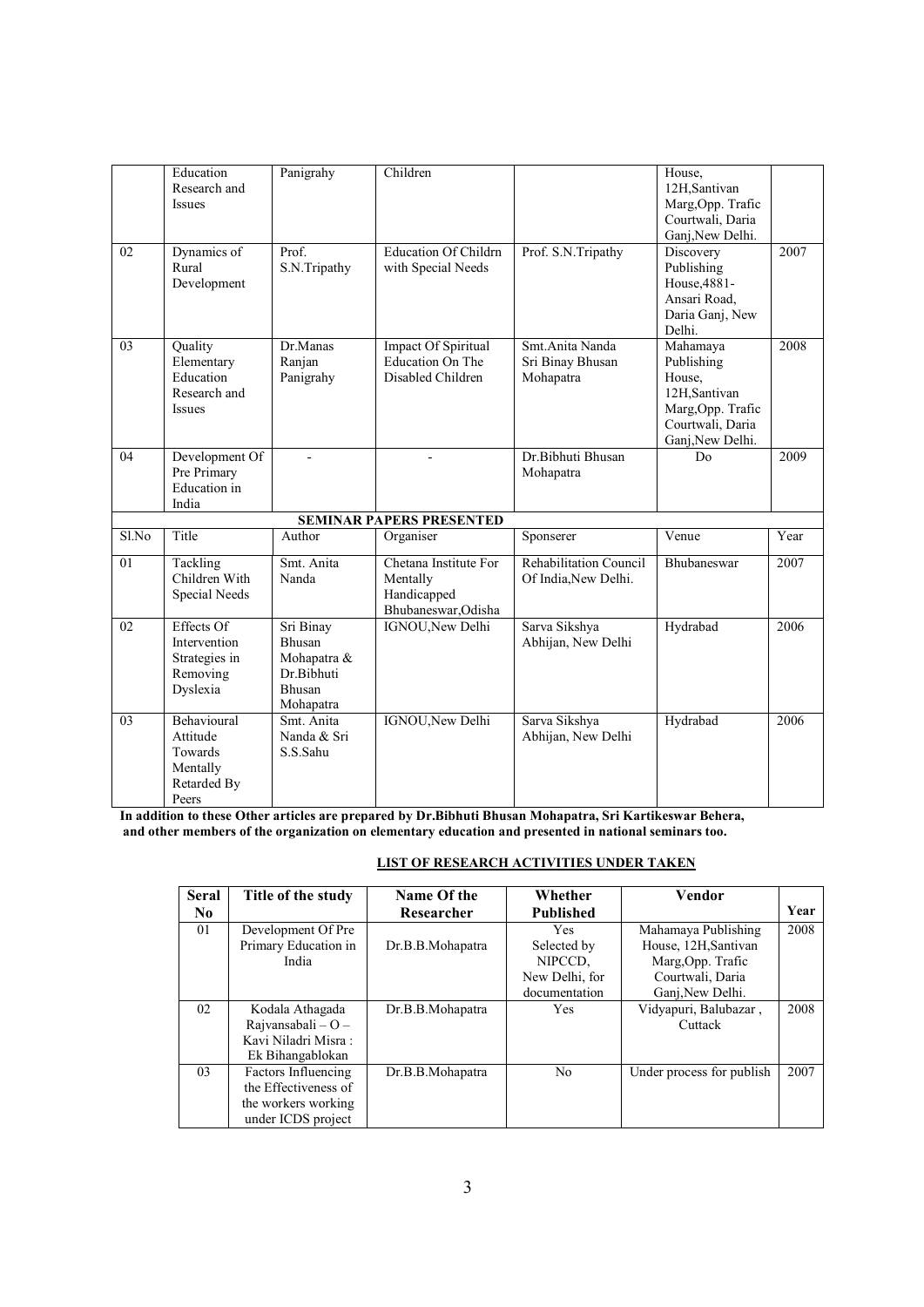| 04 | Contribution of<br>Kodala Athagada to<br>history and culture of<br>Orissa                                                                                                              | Dr.S.K.Das       | Completed but<br>not Publish |                                                          | 2006 |
|----|----------------------------------------------------------------------------------------------------------------------------------------------------------------------------------------|------------------|------------------------------|----------------------------------------------------------|------|
| 05 | Swadhinotar Odia<br>Katha Sahitya: Nari<br>Srustire Nari                                                                                                                               | Dr.Suchana Padhi | Yes                          | Dr.Suchana Padhy,<br>Chandra Prabha Street.<br>Berhampur | 2006 |
| 06 | Inclusive Education<br>: Achieving Education<br>for all by Including<br>those with Disabilities<br>and Special Education<br>needs (With reference<br>to Mentally retarded<br>children) | Smt.Sunita Padhy | On going<br>research project | Guide - Prof. K.C.Navak                                  | 2008 |

**Besides these six Ph.D scholars get themselves registered with various universities under our beloved principalProf.K.C.Nayak for their Ph.D degree. One research scholar awarded Ph.D degree under Berhampur University under his guidance. LIST OF SEMINARS ORGANISED**

|                | LIST OF SEMINAKS OKGANISED<br>SEMINAR PAPERS PRESENTED BY B.ED SPL. EDUCATION MENTAL RETARDATION TRAINEES |                       |                |                  |                               |            |  |  |  |  |
|----------------|-----------------------------------------------------------------------------------------------------------|-----------------------|----------------|------------------|-------------------------------|------------|--|--|--|--|
| Sl.No          | Theme Of the                                                                                              | Sub-Theme             | Guide          | Paper presented  | Guest                         | Year       |  |  |  |  |
|                | Seminar                                                                                                   |                       |                | by               |                               |            |  |  |  |  |
| 01             | Role of Teacher                                                                                           | <b>Basic Problems</b> | Ms.            | Miss Manisha     | Prof.K.C.Sahu,                | 11.09.2009 |  |  |  |  |
|                | in National                                                                                               | of Indian             | Lopamudra      | Mishra           | Institute of                  |            |  |  |  |  |
|                | Reconstruction.                                                                                           | Education;            | Dash           |                  | Education,                    |            |  |  |  |  |
|                |                                                                                                           |                       |                |                  | Binay Bhawan,<br>Santiniketan |            |  |  |  |  |
| 02             | Do                                                                                                        | Problems of           | Do             | Miss.Nilam       | , West Bengal.                |            |  |  |  |  |
|                |                                                                                                           | Reconstruction        |                | Pallei           |                               |            |  |  |  |  |
|                |                                                                                                           | of Indian             |                |                  |                               |            |  |  |  |  |
|                |                                                                                                           | Education             |                |                  |                               |            |  |  |  |  |
| 03             | D <sub>0</sub>                                                                                            | An Ideal              | Do             | Smt.Debabala     |                               |            |  |  |  |  |
|                |                                                                                                           | Teacher; concept      |                | Nayak            |                               |            |  |  |  |  |
|                |                                                                                                           | and role.             |                |                  |                               |            |  |  |  |  |
|                |                                                                                                           |                       |                |                  |                               |            |  |  |  |  |
| 04             | D <sub>0</sub>                                                                                            | Teacher's role in     | Do             | Smt.Subhanjali   |                               |            |  |  |  |  |
|                |                                                                                                           | national              |                | Samantaray       |                               |            |  |  |  |  |
|                |                                                                                                           | reconstruction        |                |                  |                               |            |  |  |  |  |
| 0 <sub>5</sub> |                                                                                                           | Equality of           | Ms.            | Ms.Bijay Laxmi   | D <sub>0</sub>                | 12.09.2009 |  |  |  |  |
|                | Democratization                                                                                           | Educational           | Momita         | Panigrahy        |                               |            |  |  |  |  |
|                | of Indian                                                                                                 | Opportunity and       | <b>Biswas</b>  |                  |                               |            |  |  |  |  |
|                | Education:                                                                                                | Indian                |                |                  |                               |            |  |  |  |  |
|                | Education of the                                                                                          | Democracy             |                |                  |                               |            |  |  |  |  |
|                | Disabled.                                                                                                 |                       |                |                  |                               |            |  |  |  |  |
| 06             | Do                                                                                                        | . Challenges of       | D <sub>0</sub> | Ms.Swagatika     |                               |            |  |  |  |  |
|                |                                                                                                           | Special               |                | Sahu             |                               |            |  |  |  |  |
|                |                                                                                                           | Education; The        |                |                  |                               |            |  |  |  |  |
|                |                                                                                                           | Indian Scenario.      |                |                  |                               |            |  |  |  |  |
|                |                                                                                                           |                       |                |                  |                               |            |  |  |  |  |
| 07             | Do                                                                                                        | Education of the      | Do             | Smt.Rekha        |                               |            |  |  |  |  |
|                |                                                                                                           | Visually              |                | Dehury           |                               |            |  |  |  |  |
|                |                                                                                                           | Impaired              |                |                  |                               |            |  |  |  |  |
|                |                                                                                                           | (VI)                  |                |                  |                               |            |  |  |  |  |
| 08             | D <sub>o</sub>                                                                                            | Education of the      | Do             | Sri Ranjit Kumar |                               |            |  |  |  |  |
|                |                                                                                                           | Hearing Impaired      |                | Padhy            |                               |            |  |  |  |  |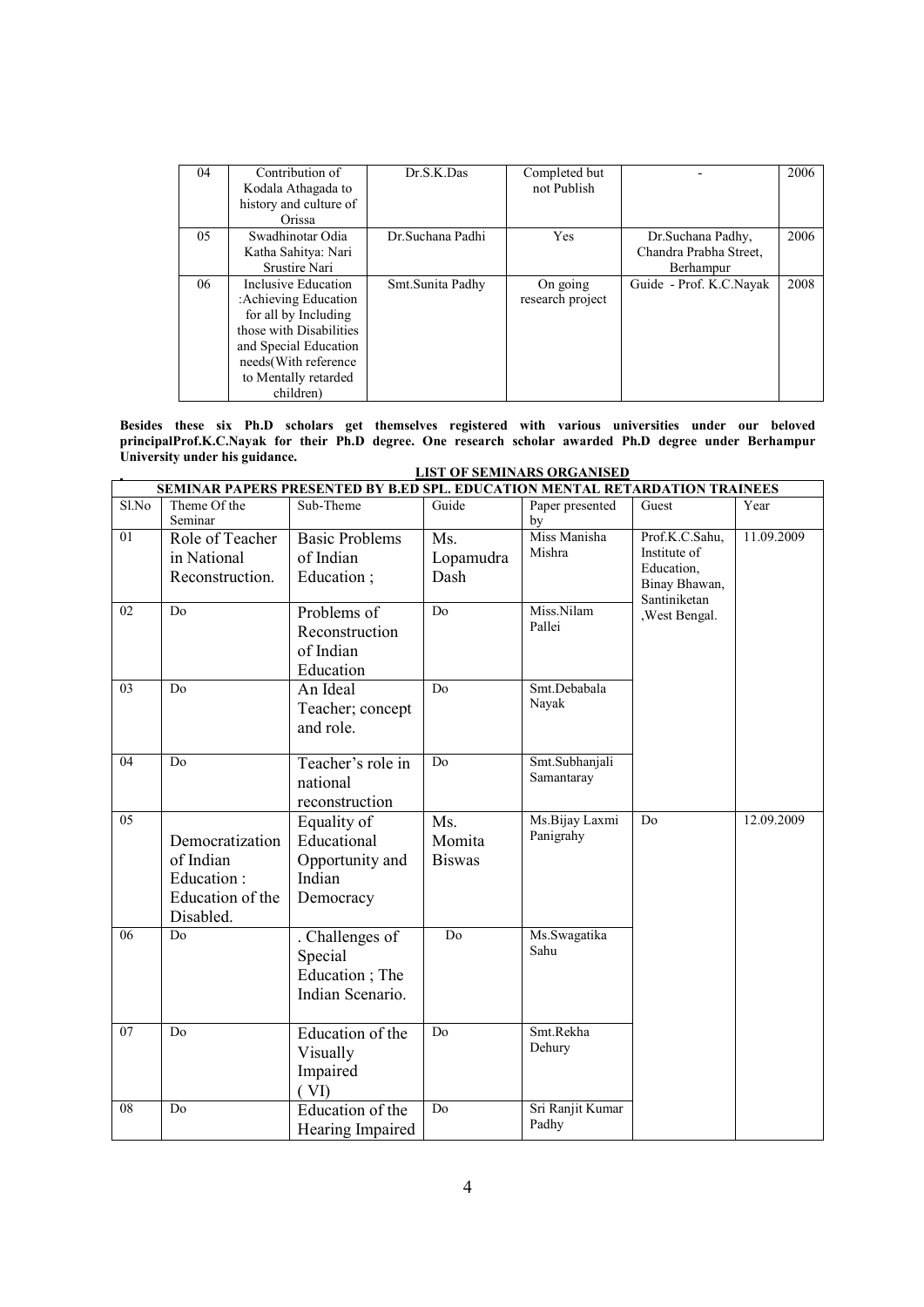|    |    | (HI)              |    |                  |  |
|----|----|-------------------|----|------------------|--|
|    |    |                   |    |                  |  |
| 09 | Do | Education of the  | Do | Sri Satya        |  |
|    |    | Mentally          |    | Narayan Misra    |  |
|    |    | Retarded (CP)     |    |                  |  |
| 10 | Do | Education of the  | Do | Sri Rudra Prasan |  |
|    |    | Mentally          |    | Pati             |  |
|    |    | Retarded (MR)     |    |                  |  |
| 11 | Do | Education for the | Do | Ms Itisree Sethy |  |
|    |    | Learning          |    |                  |  |
|    |    | Disabled(LD)      |    |                  |  |

Rest of the tranees will present their seminar papers shortly.

## **TOPICS ASSIGNED TO STUDENTS**

| <b>ROLL NO</b> | <b>NAME</b>        | <b>TOPIC</b>                                                                                                         |
|----------------|--------------------|----------------------------------------------------------------------------------------------------------------------|
| 02.            |                    | Krushna Chandra Parida Causes of Prevention of Children's                                                            |
| 03.            |                    | Blindness & Low Vision.                                                                                              |
|                |                    | improve the Skills of Children with Hearing<br>Impairment.                                                           |
| 04.            | Kamalini Mohapatra | Educational Programmes for Children with                                                                             |
|                |                    | Locomotor Disablities.                                                                                               |
| 05.            |                    |                                                                                                                      |
|                |                    | Autism.                                                                                                              |
| 06.            |                    |                                                                                                                      |
|                |                    | Multiple Disabilities.                                                                                               |
| 07.            |                    |                                                                                                                      |
|                |                    | the Disabled.                                                                                                        |
| 09.            |                    |                                                                                                                      |
| 10.            | Snehaprava Mishra  | Inclusive Education in India: Challenges and                                                                         |
|                |                    | Opportunities.                                                                                                       |
| 12.            |                    | Ramesh Chandra Barik  Use of Assistive Technology Disabled persons                                                   |
| 18.            |                    | Alok Kumar Nayak  Use of Assistive Technology for Disabled persons<br>MR in prenatal, Infancy, Childhood & Adulthood |
| 19.            |                    | Early Intervention Programme for the MR Children                                                                     |
| 20.            |                    |                                                                                                                      |
|                |                    | MR Children.                                                                                                         |
| 21.            | Bharat Behera      | Importance of Functional Analysis of Maladaptive                                                                     |
|                |                    | Behaviour and its Management.                                                                                        |
| 22.            |                    | Santosini SahuCommunity Based Rehabilitation (CBR):                                                                  |
|                |                    | Challenges and Opportunities.                                                                                        |
| 23.            |                    | Madhusmita DashEmerging Trends in Curriculum                                                                         |
| 28.            |                    | Tapan Kumar Gouda Strategies for Teaching The MR Children.                                                           |
| 29.            |                    | Meeta Rani Swain  MR Children : Misconceptions & Social Practices                                                    |
| 08             |                    | Lopamudra Das  Behaviour modification Technology in class room                                                       |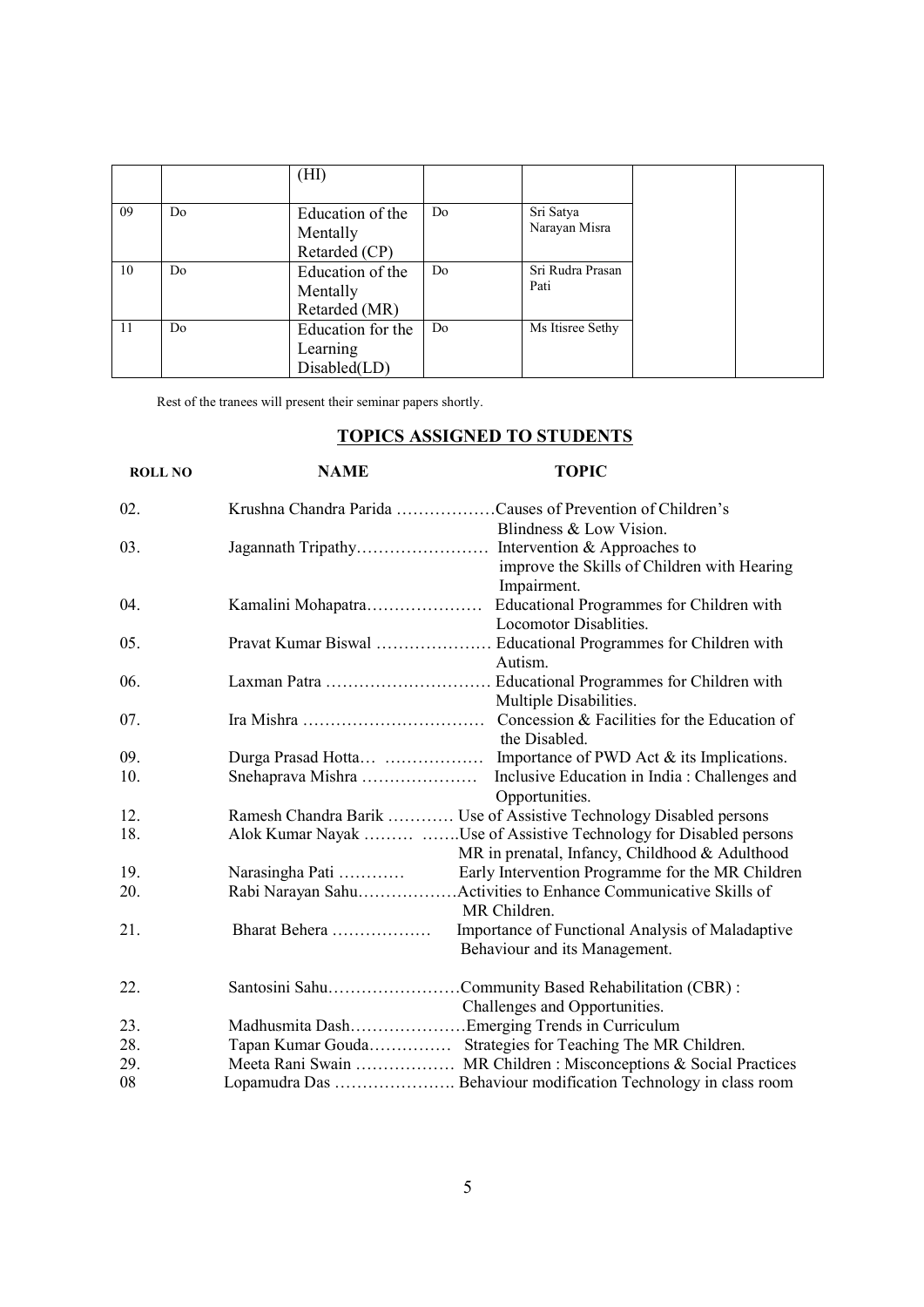#### **LIBRARY SERVICE:**

 To provide library facilities in the rural area, there are two Granthagars are presently running. One is at Kodala namely **MAA AMRIT MAYEE GRANTHAGAR** and other is at L. Raghunathpur with mobile library facilities. A new house is purchased for **Maa Amrut Mayee Ganthagar** at Kodala which was inaugurated by Jaganath Panda, Consolidation Officer, Banapur, on 14.11.2003, at present there are 3000 books are at our credit. All of the books are computerized .Total 338books amounting Rs 1,01,994/- are added to library.

### **THE PROJECT BALA VIKASH**

 **SAIMA** at their *BALVIKASH – B.A.M.M. Institute for Mentally Retarded* center provides day care facility to Mentally Retarded children. There are 38 students attending day care services and remaining 30 students are enrolled in residential programme. For the purpose of their education and training students are grouped into 5 classes based on their age, function ability and level of Mentally Retardation. This project is running on donation and charity. The class-wise break up of the student in different class is given below.

| <b>CLASS</b> |                          | ROLL STRENGTH |                          |                          |                |                |                |                | <b>DAY CARE</b> |                |                | <b>HOSTELER</b> |                          |                |
|--------------|--------------------------|---------------|--------------------------|--------------------------|----------------|----------------|----------------|----------------|-----------------|----------------|----------------|-----------------|--------------------------|----------------|
|              | <b>SC</b>                |               | <b>ST</b>                |                          | <b>OTHER</b>   |                | <b>TOTAL</b>   |                |                 |                |                |                 |                          |                |
|              | B                        | G             | B                        | G                        | B              | G              | B              | G              | B               | G              | <b>TOT</b>     | B               | G                        | <b>TOT</b>     |
| Age-3        | ٠                        | -             | $\overline{\phantom{0}}$ | $\overline{\phantom{0}}$ | $\overline{4}$ | 1              | $\overline{4}$ |                |                 | 1              | $\overline{2}$ | 3               | $\overline{\phantom{0}}$ | $\overline{3}$ |
| Pre-Pry      |                          |               |                          |                          |                |                |                |                |                 |                |                |                 |                          |                |
| Pry-I        | $\mathbf{1}$             | -             |                          | ٠                        | 6              | 3              | 8              | 3              | $\overline{2}$  | $\overline{2}$ | $\overline{4}$ | 6               | 1                        | $\overline{7}$ |
| Pry-II       | $\overline{\phantom{a}}$ |               |                          | ٠                        | $\overline{7}$ | $\overline{4}$ | 7              | $\overline{4}$ | $\overline{3}$  | $\overline{3}$ | 6              | $\overline{4}$  |                          | 5              |
| Seco         | $\overline{3}$           | 1             | $\overline{\phantom{0}}$ | $\overline{\phantom{a}}$ | 11             | 6              | 14             | 7              | 9               | 5              | 14             | 5               | $\overline{2}$           | $\tau$         |
| P.V          | 1                        | 1             | $\overline{\phantom{0}}$ | ٠                        | 8              | $\overline{4}$ | 9              | 5              | 5               | $\overline{2}$ | 7              | $\overline{4}$  | 3                        | $\overline{7}$ |
| Voc          | $\blacksquare$           |               |                          | ٠                        | 5              | $\overline{0}$ | 5              |                | $\overline{4}$  | $\mathbf{1}$   | 5              | 1               | ٠                        |                |
| G.T          | 5                        | 3             |                          | ٠                        | 41             | 18             | 47             | 21             | 24              | 14             | 38             | 23              | 7                        | 30             |

B=Boys, G=Girls, Pry =Primary, Seco=Secondary, P-V=Pre–Vocational, Voc=Vocational, Tot= Total,

#### **HOSTEL (SADGURU SWAMI VISUDHANANDA CHATRABAS (FOR DISABLES)**

 This was inaugurated on 18.11.2002 by Prof. Dr. Radhanath Rath. This was temporarily closed after Super Cyclone, 99. This hostel has the facility for 30 students only. Without any Govt. assistance the hostel is functioning till now. Steps have been taken for assistance to hostel. A proposal is kept pending to purchase a building for hostel purpose.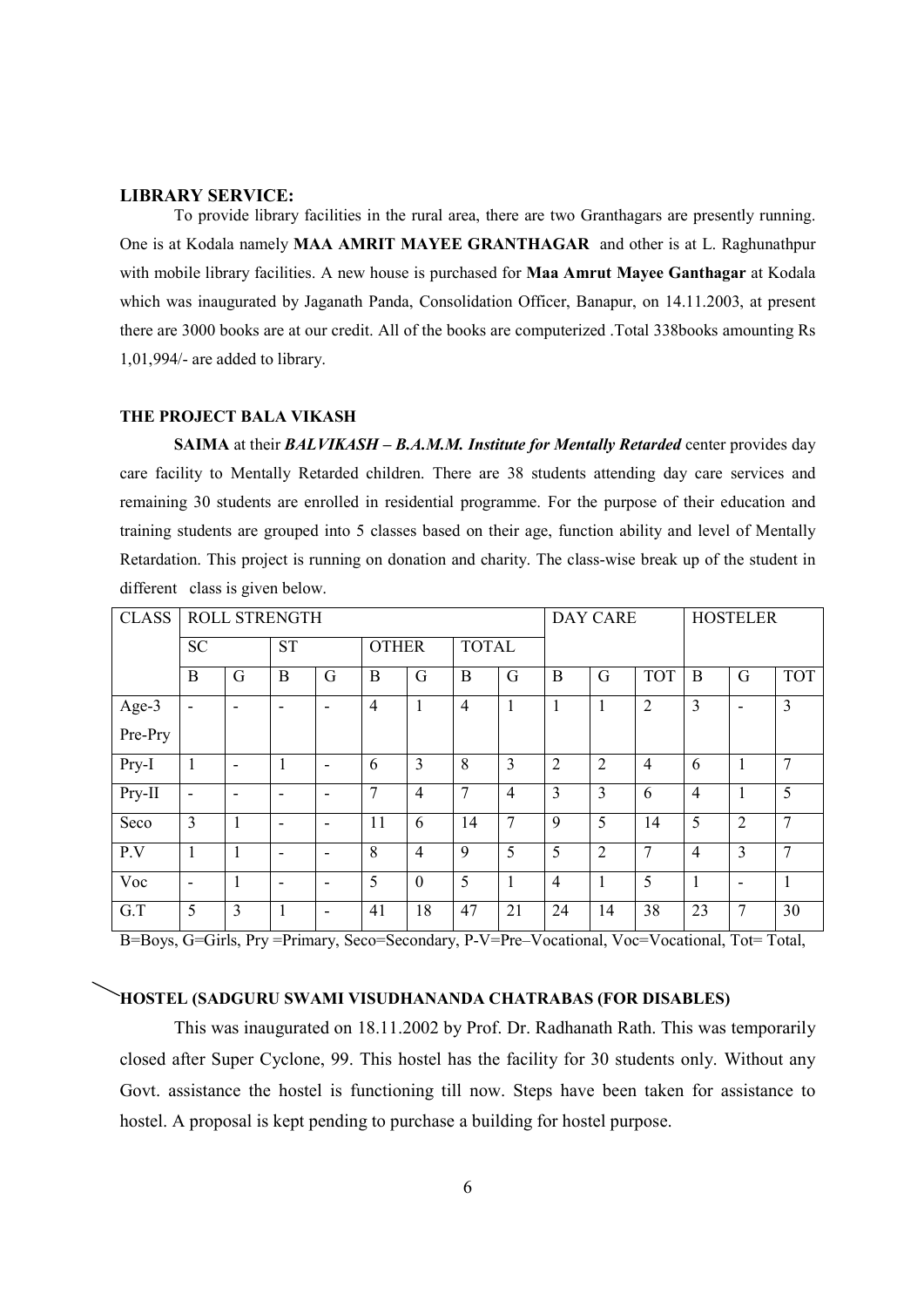#### **HOME BOUND PROGRAMME:**

 One center is functioning with a special teacher and an attainder. For financial scarcity proposal to open more centers is lagging behind.

# **SWAMI CHETANANANDA SARASWATI RURAL VOCATIONAL AND SPECIAL TRAINING COLLEGE FOR DISABLES.**

 The Proposal to open this vocational college at Dhareswar under Khallikote Block is actively considered by the organization. For this purpose a Govt. land measuring AC 3.290 applied to Revenue authority for its alienation which is under process.

# **D.P.MISHRA INSTITUTE FOR ADVANCED STUDIES IN SPECIAL EDUCATION & TECHNOLOGY.**

This Special B.Ed training college is inaugurated by **His excellency Sri Muralidhar Chandr Kanta Bhandare, The Governor of Orissa on 22.12.2009** where Dr.Bijay Kumar Sahu, Vice-Chanceller, Berhampur University, Prof.Dr.N.C.Pati,Hon'secretary, Chetana College for Special education, Bhubaneswar and Sri V.K.Pandian, collector, Ganjam are invited. Before that **Swamy Chetananda Sarswati Maharaj** opened the B.Ed course on 05.09.08, **Guru Dibas.** This B.Ed.(Special Education -MR) college is getting permission to open from **Rehabilitation Council of India**, New Delhi recognized by **Government of Orissa** and affifiliated with **Berhampur University**.The institute is running in its own land and building. There are two core faculties along with two faculties from disable field and other 15 learned guest faculties are working here. The intake capacity of the college is twenty five only. The first batch of the college given their examination and results are awaited.

## **SANJUKTA MISHRA CUTTING & EMBROIDERY CENTER FOR WOMEN.**

This center is running from 2007-08 with a lady instructor. The aim of this institute to stand the house wives of the rural sector in their own leg and grow earning to supplement their family. It also meets the requirements of the partial fulfillment SUPW practical of the Spl.B.Ed college.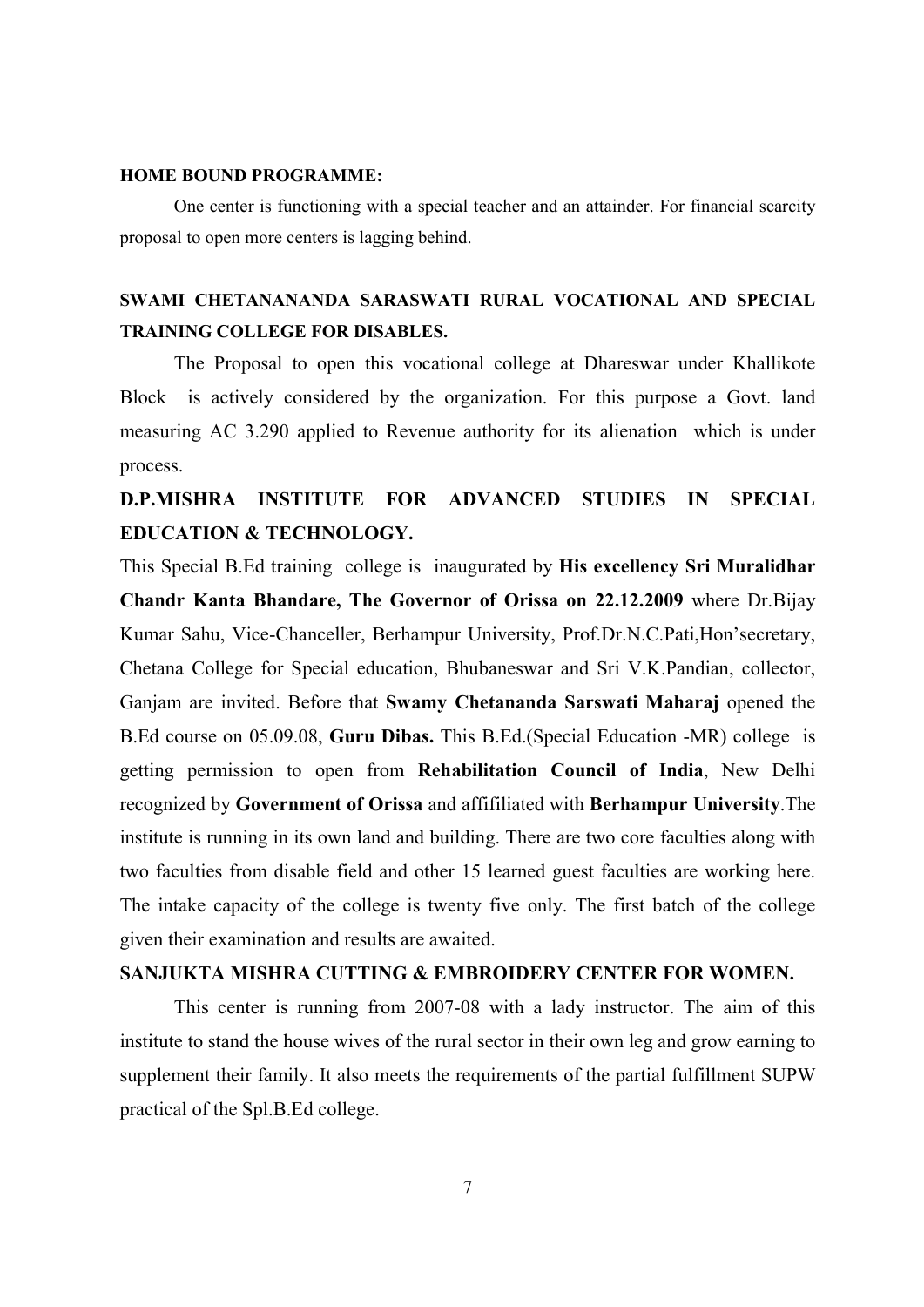## **SHORT STAY HOME**

In order to accommodate to out station parents a short stay home is running since November-06.

## **ASHRYA - MICRO REHABILITATION HOME FOR ORPHANS**

This is a home for them who are away from home for those who are the holy angels of almighty (orphanage), inaugurated from last year for the parent less disabled children. At present the intake capacity is only ten.

## **ACADEMIC ACHIEVEMENT**

 Almost all the teachers of Balvikash ( the special institute for the MRs) have got themselves trained. Two more teachers are completed their training from Berhampur University. Another four special teachers are under study leave and took admission in DVTE  $\&$ Early Intervention course.

## **LIST OF STAFF INVELOVEMENT AND ACCADEMIC PURSITS**

| <b>Seral</b> | Programme                                                    | Name Of the                               | Venue                                                    | Organiser                        | <b>Sponserer</b>                     | Year |
|--------------|--------------------------------------------------------------|-------------------------------------------|----------------------------------------------------------|----------------------------------|--------------------------------------|------|
| No.          |                                                              | participant                               |                                                          |                                  |                                      |      |
| 01           | Capacity Building<br>Training                                | SMT Anita Nanda                           | Bhubaneswar                                              | Open Learning<br>System          | <b>National Trust</b><br>New Delhi   | 2008 |
| 02           | Zonal Level<br>Training of Block<br>Resource<br>Spl.Teachers | Dr.B.B.Mohapatra<br>(Resource Faculty)    | Berhampur                                                | Sarva Sikshya<br>Abhijan, Ganjam | Sarva Sikshya<br>Abhijan, Ganjam     | 2008 |
| 03           | <b>Block Level</b><br><b>ASHA Training</b>                   | SMT.Anita Nanda<br>(Resource Faculty)     | Saima Campus<br>Kodala                                   | <b>SAIMA</b>                     | Pragati Pathagar                     | 2008 |
| 04           | Training<br>Programme On<br><b>HIV/AIDS</b>                  | SMT.Anita Nanda<br>(Resource Faculty)     | Saima Campus<br>Kodala                                   | Pragati Pathagar                 | Pragati Pathagar                     | 2008 |
| 05           | Orientation<br>Programme For<br><b>Resource Teachers</b>     | Smt. Anita Nanda                          | Bhubaneswar                                              | Govt. Of Odisha                  | SCERT, Odisha,<br>Bhubaneswar        | 2008 |
| 06           | Teliconferenceing<br>Programme                               | Smt.Anita Nanda<br>Sri Hrushi Kesh<br>Das | Chatrapur                                                | Sarva Sikshya<br>Abhijan, Ganjam | Sarva Sikshya<br>Abhijan, Ganjam     | 2008 |
| 07           | <b>Resource Teachers</b><br>Training                         | Smt Anita Nanda                           | Secondary<br>Teachers<br>Training chool,<br>Bhanja Nagar | Govt. Of Odisha                  | SCERT, Odisha,<br><b>Bhubaneswar</b> | 2008 |
| 08           | <b>Resource Teachers</b><br>Training                         | Miss Lopamudra<br>Das                     | DIET, Khalikote                                          | Govt. Of Odisha                  | SCERT, Odisha,<br><b>Bhubaneswar</b> | 2008 |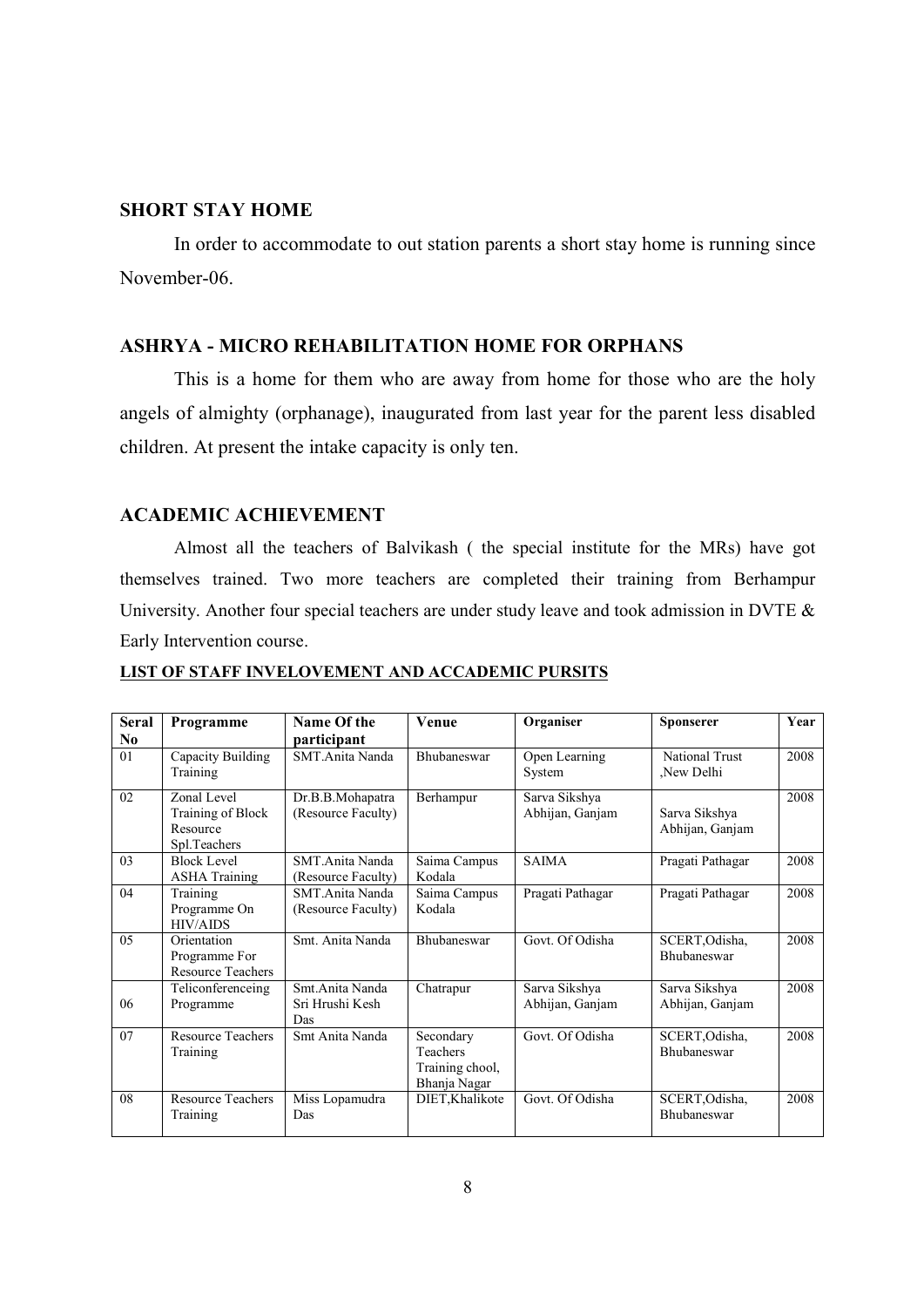| 09 | Training<br>Programme on<br>Sibling                                                                                                                        | Smt.Anita Nanda                                              | Secndarabad          | NIMH, Secundrabad                                 | Ministry Of SJ&I<br>Govt. Of India            | 2008 |
|----|------------------------------------------------------------------------------------------------------------------------------------------------------------|--------------------------------------------------------------|----------------------|---------------------------------------------------|-----------------------------------------------|------|
| 10 | Project<br>Management<br>Training                                                                                                                          | Sri B.P.Mishra                                               | Secndarabad          | NIMH, Secundrabad                                 | Ministry Of SJ&I<br>Govt. Of India            | 2008 |
| 11 | Training<br>Programme on<br>'Niramay'Health<br>Card                                                                                                        | Sri B.P.Mishra                                               | Berhampur            | Monovikas                                         | National Trust,<br>New Delhi                  |      |
| 12 | All India Course<br>Coordinatorsb<br>Meet                                                                                                                  | Prof.K.C.Nayak                                               | THPI,<br>Secundrabad | THPI, Secundarabad                                | RCI, New Delhi                                | 2009 |
| 13 | Workshop on early<br>Identification of<br>Disabilities                                                                                                     | Miss.Lopa Mudra<br>Das                                       | Guahati, Assam       | NIPCCD, Assam<br><b>Branch</b>                    | NIPCCD, New<br>Delhi                          | 2009 |
| 14 | <b>State Level</b><br>Conference on<br>Consumer<br>awareness<br>Programme &<br>Education                                                                   | Sri Basanta Kumar<br>Khatua                                  | Cuttack              | Focco, Odisha,<br>Cuttack                         | Govt. of Odisha                               | 2009 |
| 15 | Rogi Kalyan<br>Meeting                                                                                                                                     | Miss.Lopamudra<br>Das & Smt.Anita<br>Nanda                   | CHC, Kodala          | RKS,CHC,Kodala.                                   | CDMO, Berhampur                               | 2009 |
| 16 | Meeting On<br><b>Activities Of</b><br>National Trust                                                                                                       | A.P.K.Mohapatra                                              | Berhampur            | Monovikas                                         | <b>National Trust</b><br>New Delhi            | 2009 |
| 17 | Orientation<br>Programme on<br>Teaching Oriya                                                                                                              | Dr.B.B.Mohapatra<br>Smt.Anita Nanda<br>Miss.Lopamudra<br>Das | Tandipur,<br>Ganjam  | S.C.Saraswati Vidya<br>Mandir<br>Tandipur, Ganjam | Swami<br>Chetanananda<br>Saraswati<br>Maharaj | 2009 |
| 18 | $10$ -Day<br>Orientation<br>Programme on<br>content enrichment<br>and curriculum<br>development<br>$(NCF-2005)$<br>(A faculty<br>development<br>Programme) | Dr. B.B.Mohapatra                                            | Bhubaneswar          | SCERT, Odisha                                     | NCERT, New Delhi                              | 2009 |

# **LIST OF RESEARCH PAPERS PUBLISHED AND ARTICLES FOR SEMINARS**

| <b>Seral</b>   | <b>Book</b>    | <b>Edited by</b> | <b>Titleof the Article</b>  | <b>Auther/Reaearcher</b> | Published /       | Year |
|----------------|----------------|------------------|-----------------------------|--------------------------|-------------------|------|
| N <sub>0</sub> |                |                  |                             |                          | Organised by      |      |
| 01             | <b>Ouality</b> | Dr.Manas         | Balvikas: An Institute      | Dr. Manas Ranjan         | Mahamaya          | 2008 |
|                | Elementary     | Ranjan           | For Mental Retarded         | Panigrahy                | Publishing        |      |
|                | Education      | Panigrahy        | Children                    |                          | House,            |      |
|                | Research and   |                  |                             |                          | 12H, Santivan     |      |
|                | <i>Issues</i>  |                  |                             |                          | Marg, Opp. Trafic |      |
|                |                |                  |                             |                          | Courtwali, Daria  |      |
|                |                |                  |                             |                          | Ganj, New Delhi.  |      |
| 02             | Dynamics of    | Prof.            | <b>Education Of Childrn</b> | Prof. S.N.Tripathy       | Discovery         | 2007 |
|                | Rural          | S.N.Tripathy     | with Special Needs          |                          | Publishing        |      |
|                | Development    |                  |                             |                          | House, 4881-      |      |
|                |                |                  |                             |                          | Ansari Road,      |      |
|                |                |                  |                             |                          | Daria Ganj, New   |      |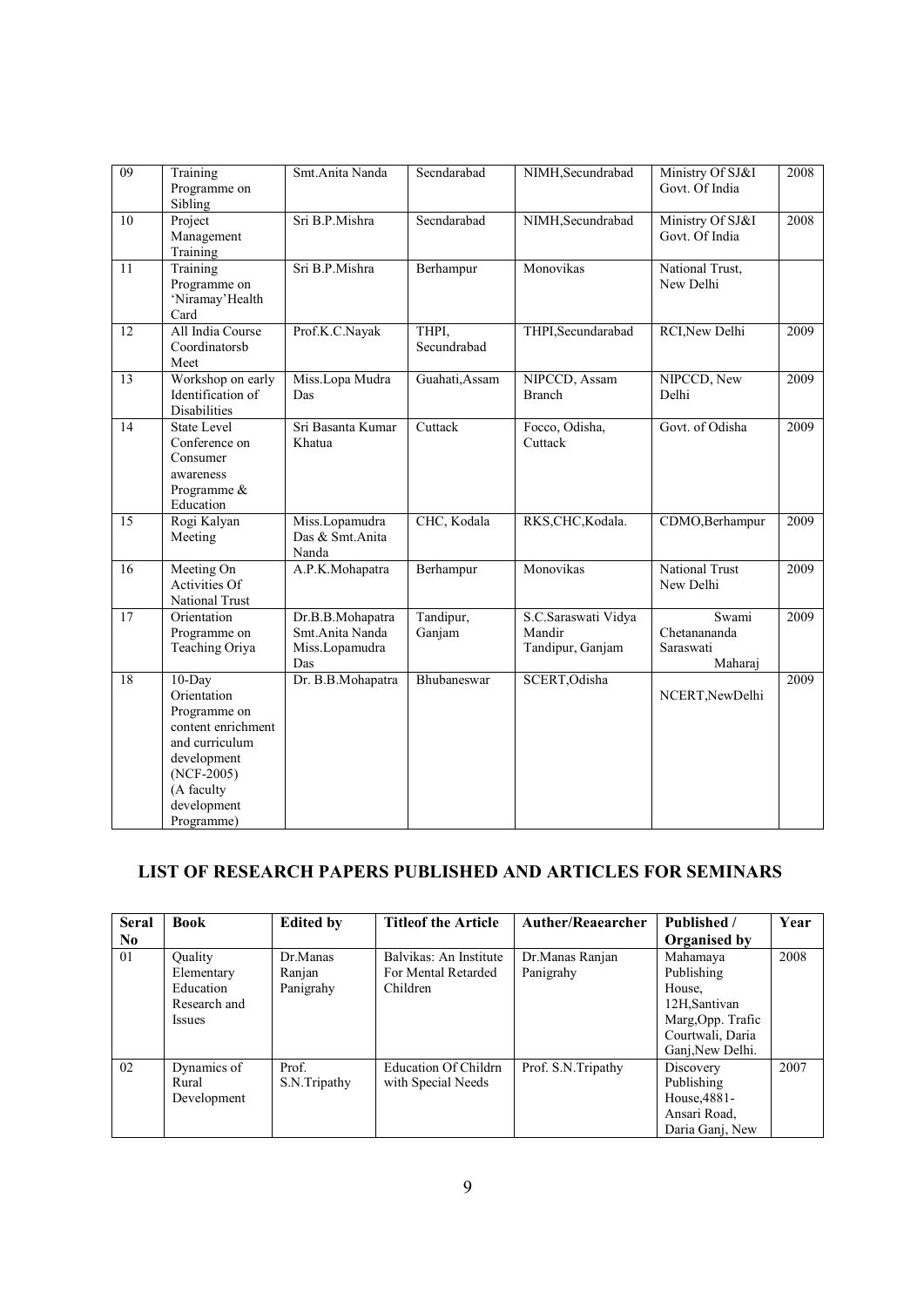|                                 |                     |             |                       |                        | Delhi.             |      |  |  |  |  |
|---------------------------------|---------------------|-------------|-----------------------|------------------------|--------------------|------|--|--|--|--|
| 03                              | Quality             | Dr.Manas    | Impact Of Spiritual   | Smt. Anita Nanda       | Mahamaya           | 2008 |  |  |  |  |
|                                 | Elementary          | Ranjan      | Education On The      | Sri Binay Bhusan       | Publishing         |      |  |  |  |  |
|                                 | Education           | Panigrahy   | Disabled Children     | Mohapatra              | House,             |      |  |  |  |  |
|                                 | Research and        |             |                       |                        | 12H, Santivan      |      |  |  |  |  |
|                                 | Issues              |             |                       |                        | Marg, Opp. Trafic  |      |  |  |  |  |
|                                 |                     |             |                       |                        | Courtwali, Daria   |      |  |  |  |  |
|                                 |                     |             |                       |                        | Ganj, New Delhi.   |      |  |  |  |  |
| 04                              | Development Of      |             |                       | Dr. Bibhuti Bhusan     | D <sub>0</sub>     | 2009 |  |  |  |  |
|                                 | Pre Primary         |             |                       | Mohapatra              |                    |      |  |  |  |  |
|                                 | <b>Education</b> in |             |                       |                        |                    |      |  |  |  |  |
|                                 | India               |             |                       |                        |                    |      |  |  |  |  |
| <b>SEMINAR PAPERS PRESENTED</b> |                     |             |                       |                        |                    |      |  |  |  |  |
| Sl.No                           | Title               | Author      | Organiser             | Sponserer              | Venue              | Year |  |  |  |  |
| 01                              | Tackling            | Smt. Anita  | Chetana Institute For | Rehabilitation Council | <b>Bhubaneswar</b> | 2007 |  |  |  |  |
|                                 | Children With       | Nanda       | Mentally              | Of India, New Delhi.   |                    |      |  |  |  |  |
|                                 | Special Needs       |             | Handicapped           |                        |                    |      |  |  |  |  |
|                                 |                     |             | Bhubaneswar, Odisha   |                        |                    |      |  |  |  |  |
| 02                              | Effects Of          | Sri Binay   | IGNOU, New Delhi      | Sarva Sikshya          | Hydrabad           | 2006 |  |  |  |  |
|                                 | Intervention        | Bhusan      |                       | Abhijan, New Delhi     |                    |      |  |  |  |  |
|                                 | Strategies in       | Mohapatra & |                       |                        |                    |      |  |  |  |  |
|                                 | Removing            | Dr Bibhuti  |                       |                        |                    |      |  |  |  |  |
|                                 | Dyslexia            | Bhusan      |                       |                        |                    |      |  |  |  |  |
|                                 |                     | Mohapatra   |                       |                        |                    |      |  |  |  |  |
| 03                              | <b>Behavioural</b>  | Smt. Anita  | IGNOU, New Delhi      | Sarva Sikshya          | Hydrabad           | 2006 |  |  |  |  |
|                                 | Attitude            | Nanda & Sri |                       | Abhijan, New Delhi     |                    |      |  |  |  |  |
|                                 | Towards             | S.S.Sahu    |                       |                        |                    |      |  |  |  |  |
|                                 | Mentally            |             |                       |                        |                    |      |  |  |  |  |
|                                 | Retarded By         |             |                       |                        |                    |      |  |  |  |  |
|                                 | Peers               |             |                       |                        |                    |      |  |  |  |  |

**In addition to these Other articles are prepared by Dr.Bibhuti Bhusan Mohapatra, Sri Kartikeswar Behera, and other members of the organization on elementary education and presented in national seminars too.**

## STAFFS SELETED FOR FORTH COMING IMPLEMENTATION OF D.Ed. **COURSE**

| SL. NO.        | Name                   | Designation     | General        | Rehabilitation        |
|----------------|------------------------|-----------------|----------------|-----------------------|
|                |                        |                 | Qualification  | Qualification         |
|                | Mr. Brajabandhu Sahu   | Special Teacher | M.A(Sociology) | M.Ed (Spl. Education- |
|                | (Course-Coordinator)   |                 |                | MR)                   |
| $\overline{2}$ | Mr. Ranjit Kumar Padhy | Special Teacher | B.A            | B.Ed (Spl. Education- |
|                |                        |                 |                | MR)                   |
| 3              | Miss. Bijayalaxmi      | Special Teacher | B.A            | B.Ed (Spl. Education- |
|                | Panigrahy              |                 |                | MR)                   |
| 4              | Mr. Narasingha Pati    | Special Teacher | $M.A$ (Edn.)   | B.Ed (Spl. Education- |
|                |                        |                 |                | MR)                   |
| 5              | Mr. Ramesh Chandra     | Special Teacher | B.Sc           | B.Ed (Spl. Education- |
|                | <b>Barik</b>           |                 |                | MR)                   |

A. 10 students from Bal Vikash attended the World Disable Day programme organized by the Ganjam district administration at Pared Ground Chatrapur and they are awarded prizes for their achievements on various activities.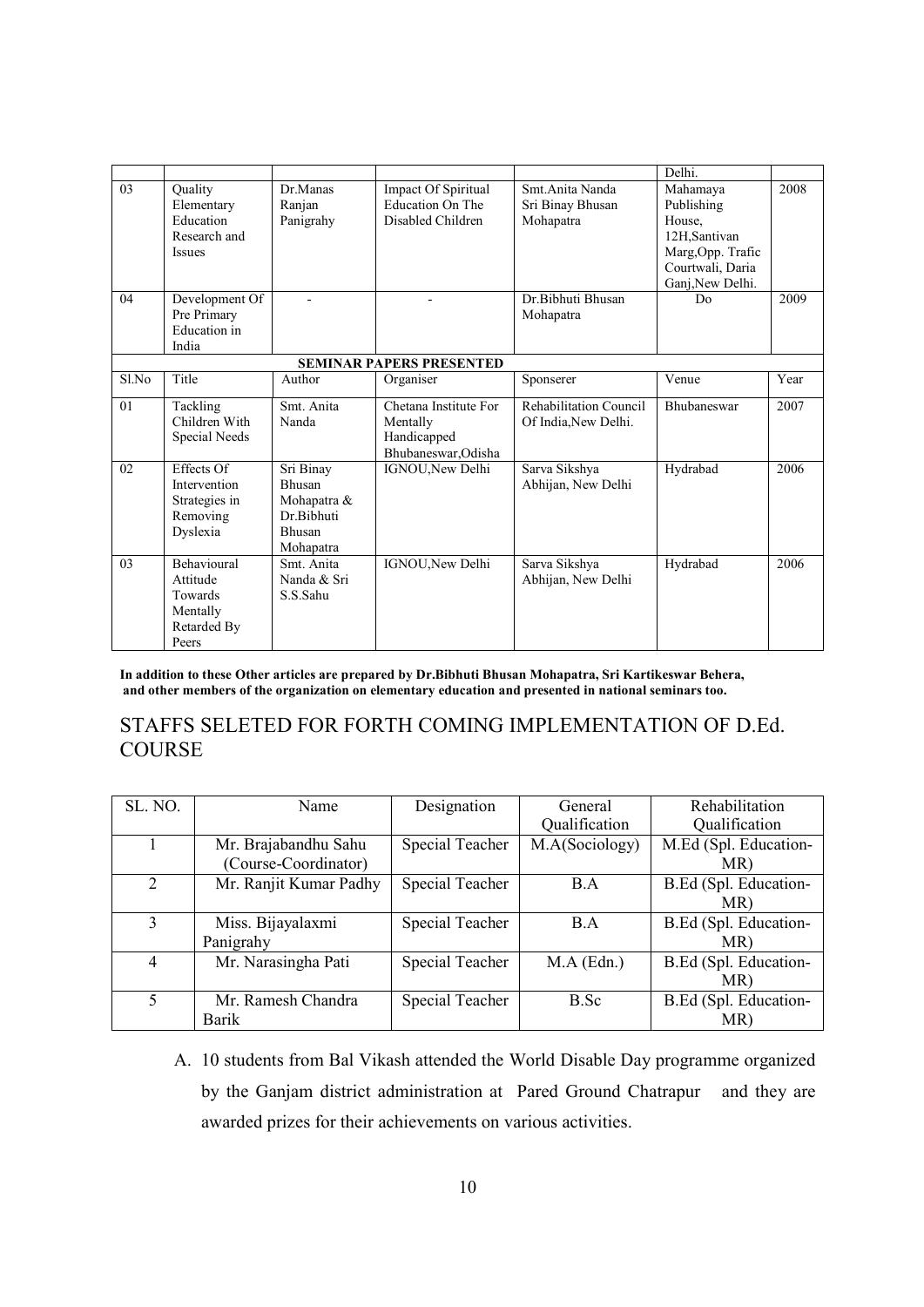- B. Almost all the staff along with a Mentally Retarded children attended Pradesika Sammilani, at Raurkela from  $23<sup>th</sup>$  December to  $25<sup>th</sup>$  December – 09.
- C. 'Ama Odisa Sambad' organized Swaviman Dibas at Kodala Nodal School where Dr.B.B.Mohapatra invited as chief Guest.

## **CAMP AND WORKSHOP**

- 1) "Safe Motherhood' an awareness programme was conducted at SAIMA campus with the presence of Dr.Sibaram Panda, Medical Officer, C.H.C, Kodala
- 2) 15<sup>th</sup> parents meet was held in the SAIMA premises where Dr.Sibaram Panda from C.H.C Kodala invited as the chief guest.
- **3)** On the eve of World AIDs Day one child care workshop was conducted at C.H.C meeting hall presided by Dr.Sibaram Panda where Dr.S.K.Das is invited as guest.
- **4)** A world consumer rights day was observed fallowed by an awareness camp on 18.03.09 where 50 persons along with the resource persons were participated.

## **AWARD AND HONOUR**

- $\overline{\phantom{a}}$  We are happy to note that our organisation, like previous years honoured two genius personalities. Accordingly we honoured to Sri Jitendra Pattanaik for 2007 and Sri Bhabani Sankar Padhy for 2008 (both are imminent social worker of Ganjam district ) with prestigious "AMA MANIKA SANMANA" with cash award, mementos, Manpatra (Certificate) and Anga bastra, ( shawal) in the inaugural ceremony of the B.Ed college. Both are honored by **His Excellency, Sri Muralidhar Chandra Kanta Bhandare,The Governor of Orissa.**
- $\ddot{\phantom{1}}$  The intellectually challenged children who took part in World Disabled day function at pared ground, Chatrapur is awarded with special prizes by our honorary consultant physician Dr. Sibaram Panda .

#### **BLOCK LEVEL SISU MELA**

 A block level Sisu Mela was conducted at Kodala U.P.School campus on 14.11.2007 on the eve of children's day programme. Activities were rounded up throughout the day for children. All most all five hundred pupils were accompanied with their teachers and parents.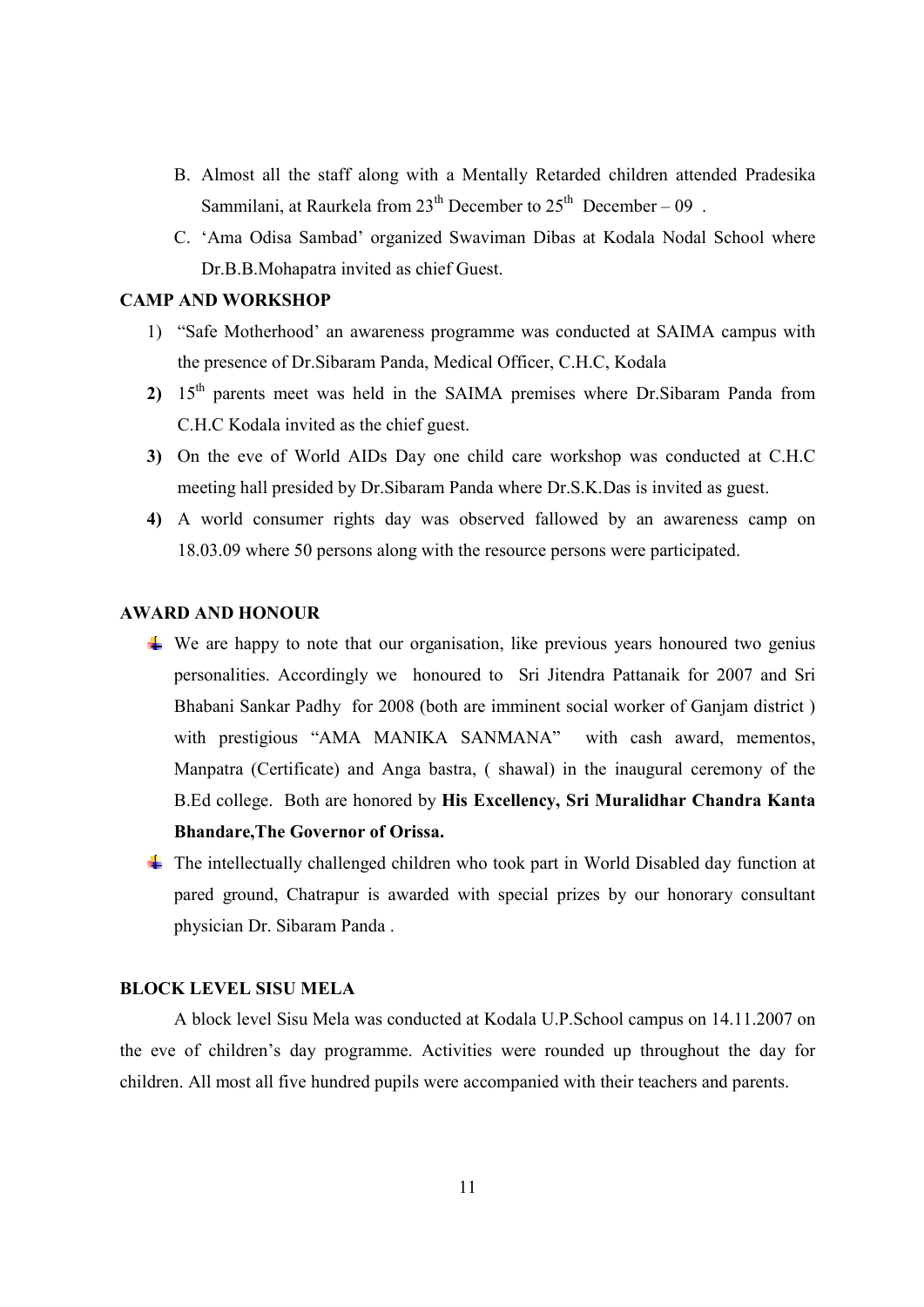### **FIRST AID AND HEALTH CARE SERVICES:**

Existing charitable Homeopathic First Aid Service center is functioning at village Lathuli Raghunathpur. There are about 200 beneficiaries from among the nearby villagers are assisted. With the assistance and venerable guidance of Dr. S.R.Panda, under referral services for higher treatment,some the clints were reffered to different hospitals for their higher treatment along with financial support from priminister and chief ministers relief fund. In addition to this, regular health checks up programme for Balvikas students were conducted by Dr. S.R.Panda weekly. Like previous years regular Aids awareness programme was conducted in villages. As many people of this area rushing to Surat for their livelihood, 10 patients are referred to CHC Kodala for their better treatment under referral service on health programme for detection of HIV/AIDS.

## **PARENTS MEETING**

 Regular parents meeting are conducted by SAIMA for M.R.s for the highest achievements of the students of BALVIKAS. Keeping the suggestions of Dr. K.N. Misra it is decided to organize parents meeting quarterly.

## **ADOPTED VILLAGE SERVICE**

 It proposed to induct BPL beneficiary to take help assistance under Micro Financing Scheme.

### **EXTRA CURRICULAR ACTIVITIES**

- 1) The sradha Utchhab of Late Smt.Apasara Misra, founder 'BALVIKAS' celebrated.
- 2) Like previous practice, we conducted rural health campus, consumer awareness programme, rural sanitation programme, Aids awareness programme etc. Drawing, Story telling, debate, quiz, competition were conducted among the primary school student of Beguniapada block and prizes and certificates were distributed on Block level Sisu Mela..
- 3) A Banamohastav was conducted by our staff and students of Balvikas at Dhareswar,Ganjam.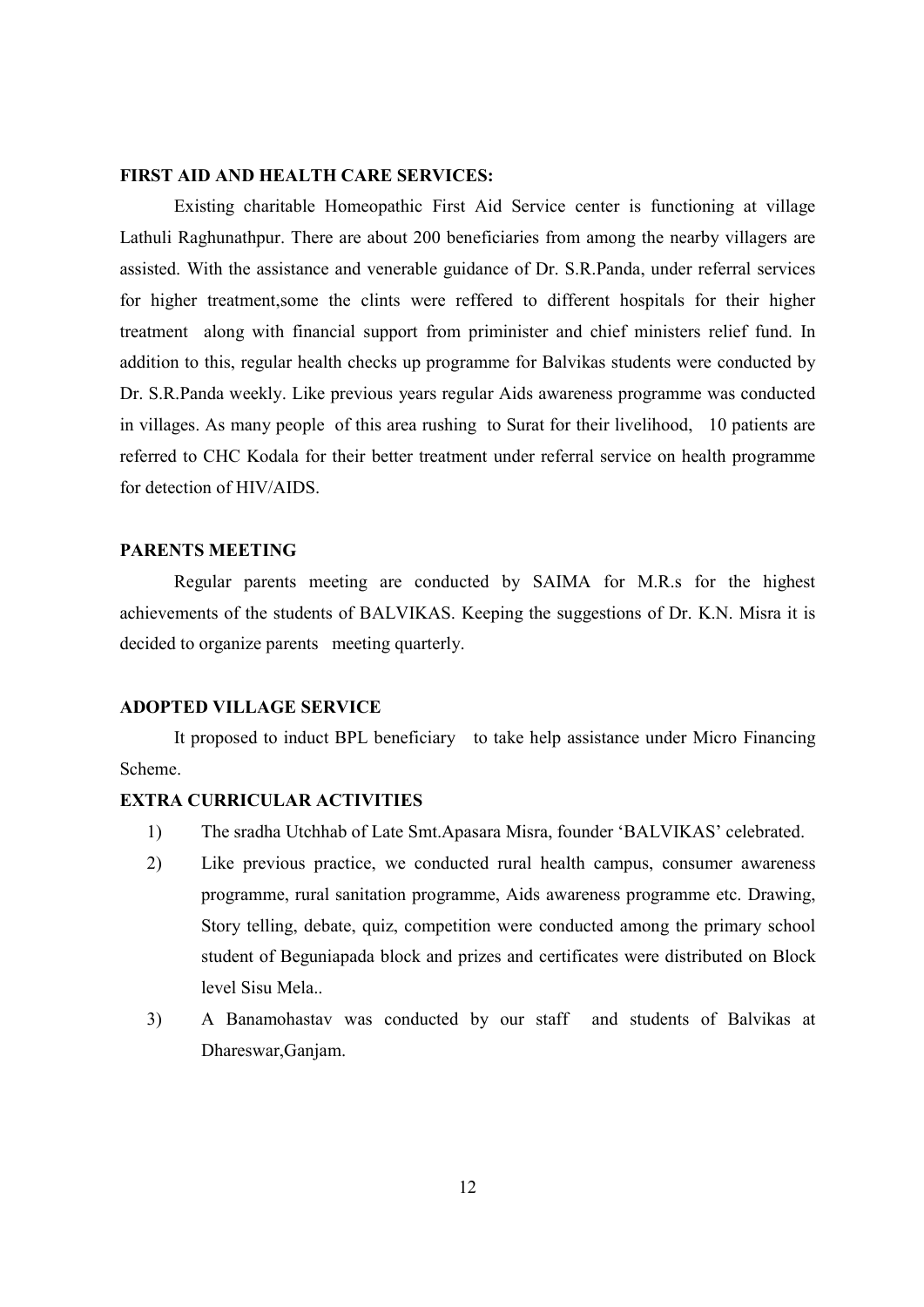- 4) Besides this Ganesh Puja, Saraswati Puja, Independence Day, Republic Day, World Disabled Day, World Aids Day,World Health Day, Swaviman Dibas, World Red Cross Day were observed during the year 2009.
- 5) On th memory of Baikoli Jyotis Visard, Dr.Beni Madhab Padhy, Jagannath Misra, Brundaban Misra, Bata Krishna Mohapatra, the death ceremony of these persons were observed in the institute

## **ANNUAL FUNCTION**

 The Annual Function of the Society followed by cultural programme celebrated at SAIMA Campus, KODALA, presided by Sri Durga Prasad Misra,Director, Micro Finance, Orissa. accorded a warm welcome to the Guests and participant. . Dr. Jagannath Panda, P.o, DRDA, Sonpur where Sri Chinamay Acharya, Tahasildar, Kodala were invited as Chief Guest and Guest of Honour.

### **JALA CHHAYA**

 Public water distribution center from 1.5.2009 to 15.6.2009 was conducted in front of the CHC., Kodala, on the eve of Mid Summer.

#### **OTHER ACHIEVEMENTS**

- 1) 53 Mentally Retarded children identified under NIRAMAY health insurance scheme and their health cards recived from National Trust, New Delhi are distributed.
- 2) The book ' Dyanamics of Rural Development' Edited by Prof S.N.Tripathy, published by Discovery Publishing House New Delhi Was released where Dr.S.N.Tripathy high lighted our special school 'Balvikas' for case study.
- 4. B.D.O, Beguniapada included our special school under Mid day Meal programme.
- 3) Sri Santosh Kumar Behera a unknown Mentally Retarded sponsored by Sub-Collector, Chatrapur rehabilitated with their family members after obtaining proper identification .He was with us about one and half years.
- 4) We purchase five acre four cent of private land vide pata no 168 and survey no 278,279,316 and 317 for our institutional use.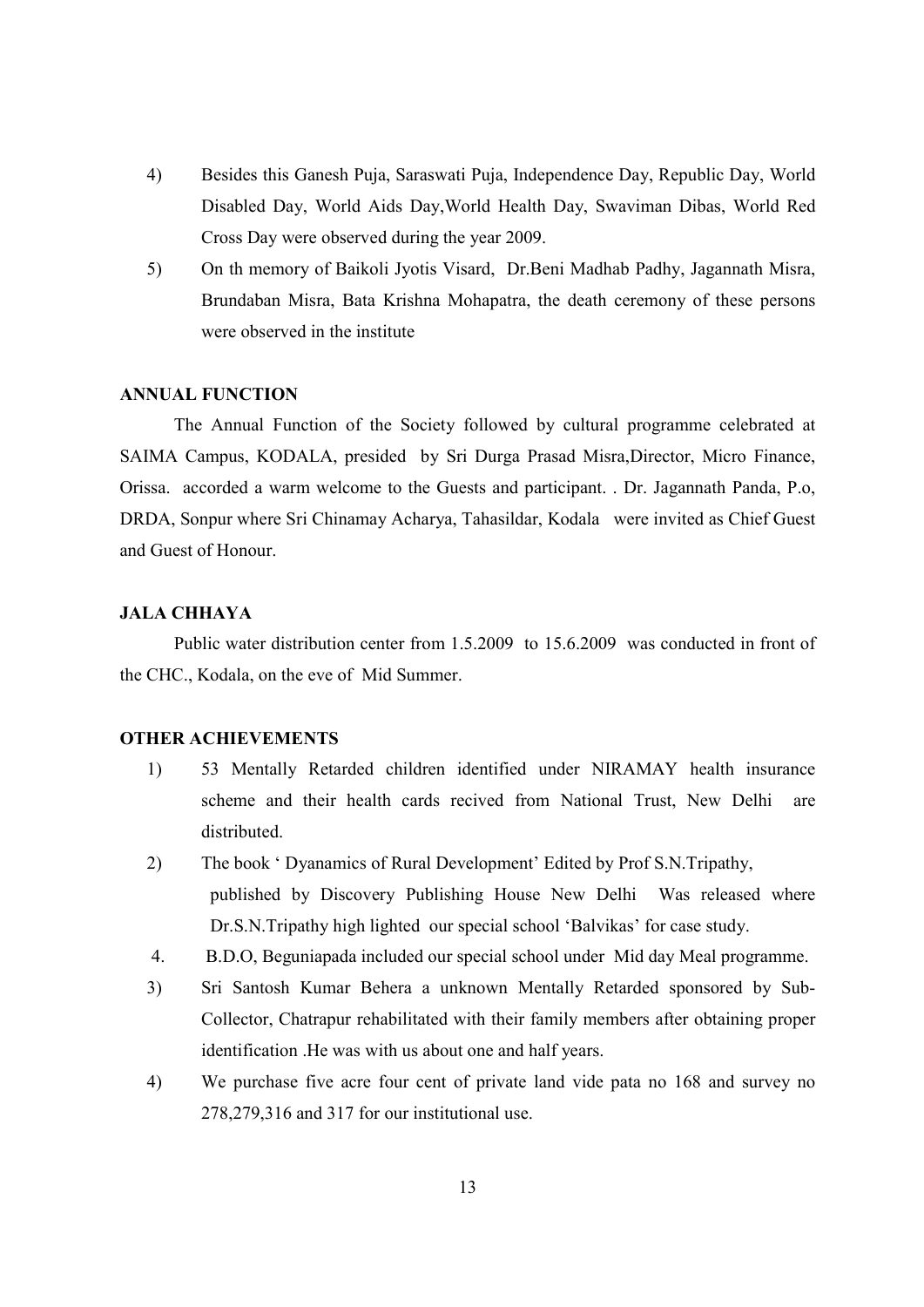.5. One of our mentally retarded child Sri Manu Sahu stood firsat in dance held at Chatrapur, organized by distract administration, Ganjam on the eve of world disable day.

## **PERSONS VISITED TO OUR INSTITUTE**

- 1) Sri Jagannath Panda, P.O, DDRDA, Sonpur District 12.02.2009
- 2) Mr Troy Brelly, language officer, UNICEF,Bhubaneswar 11.05.09
- 3) Dr.Gopal Biswal Principal,DPIASE,Berhampur, and Sri Ashok Sahu, Deputy Registrar, Berhampur University – 10.07.2009
- 4) Sri Chinmay Acharya, Tahasildar, Kodala 15.08.09
- 5) Sri Prasanta Kumar Das, Chairman, Sravn, Berhampur 05.09.2009
- 6) Prof Dr K.C.Sahu, Institute of Education, Binay Bhaban, Biswabharati, Santiniketan – 11.09.2009
- 7) Smt. Mrudu Bhasini Pattanaik, DSWO,Ganjam, Chatrapur 28.10.2009
- 8) Sri Subhransu Kumar Mishra, Revenue officer, Sub Collector Office 30.11.09

## **OUR FOURTH COMING ACTIVITIES:**

- o Effort for CBR Network.
- o Effort to establish D.Ed special Course.
- o To get permission to start IGNOU study centre.
- o Effort to establish Lordess Sarswati Temple at B.Ed College premices.
- o Effort for Financial Assistance from the govt. and from other sources.
- o Acquisition of Govt. land for permanent building.
- o Batter improvement of electronic Media.
- o Efforts for more mobility help to peripheral students of BALVIKAS.

O Provide Financial assistance to the parents of M.R. students through NHFDC, Faridabad.

- o Construction of Dalailama village for rural poors.
- o Effort to purchase two more houses for vocational activities.